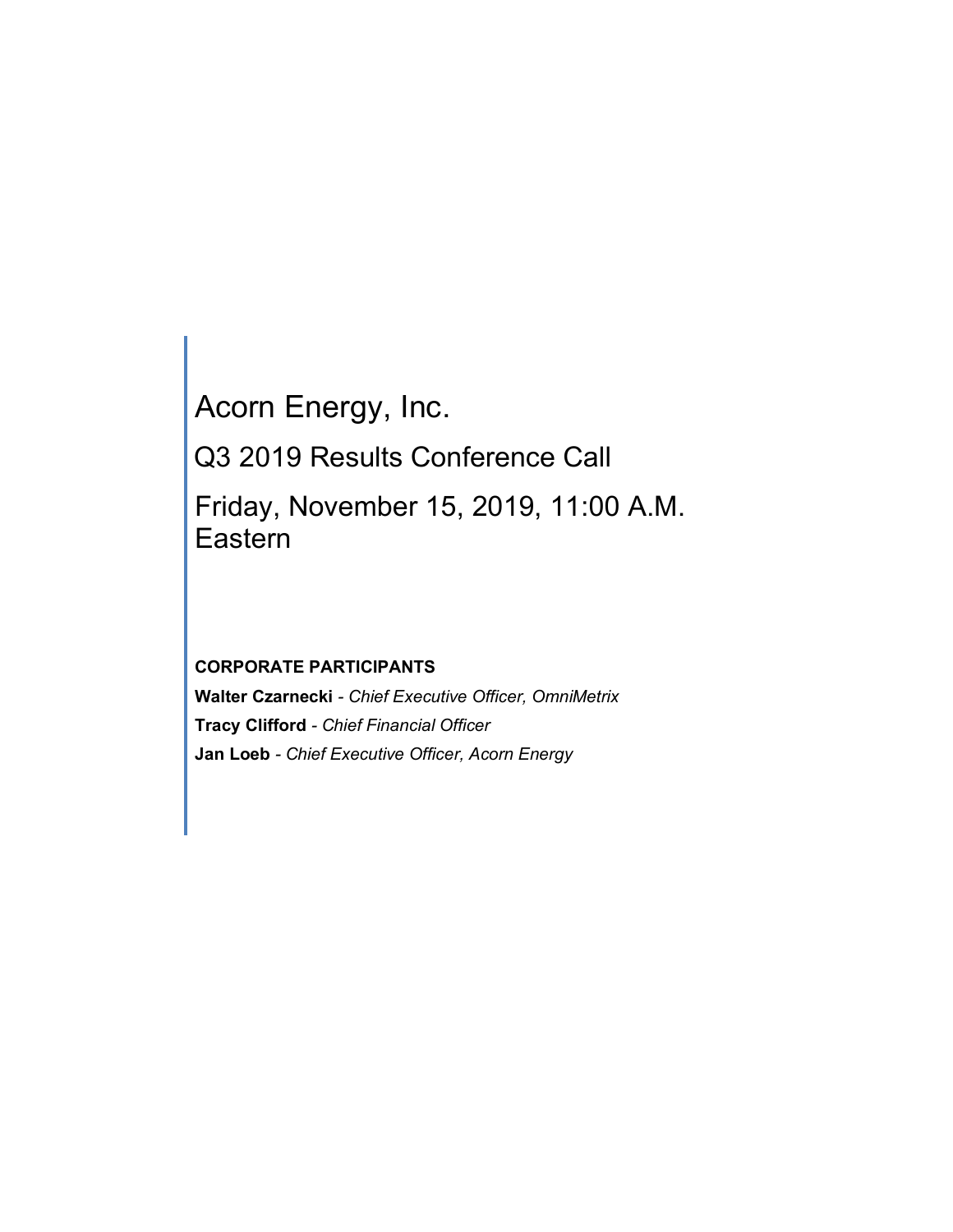## **PRESENTATION**

#### **Operator**

Good day, everyone. Thank you for holding, and welcome to Acorn Energy's Third Quarter 2019 Conference Call. All participants are in a listen-only mode. Should you need assistance, please signal a conference specialist by pressing the star (\*) key followed by zero (0). After today's presentation, there will be an opportunity to ask questions. To ask a question, you may press star (\*) then one (1) on your telephone keypad. To withdraw your question, please press star (\*) then two (2). Please note that this event is being recorded.

I would now like to hand the conference over to Tracy Clifford, CFO. Please go ahead.

## **Tracy Clifford**

Thank you, and welcome everyone to today's conference call.

As a reminder, many of the statements made in today's prepared remarks or in response to your questions may be forward-looking. These statements are subject to various risks and uncertainties. For example, the operating and financial performance of the Company in 2019 and future years is subject to factors, such as risks associated with executing its operating strategy, maintaining high renewal rates, growing its customer base, changes in technology, changes in the competitive environment, financial and economic risks, as well as having access to sufficient capital for growth.

Forward-looking statements are based on management's beliefs, as well as assumptions made using information currently available to management pursuant to the safe harbor provisions of the Private Securities Litigation Reform Act of 1995. There are no assurances that Acorn or OmniMetrix will be able to achieve their growth goals in 2019 or in future years.

The Company also undertakes no obligation to disclose any revision to these forward-looking statements to reflect events or circumstances after the date made. A full discussion of the risks and uncertainties that may affect the Company is included in Risk Factors on Acorn's Form 10-K as filed with the Securities and Exchange Commission.

Now, with that, I will hand the call over to Walter Czarnecki, the CEO of OmniMetrix. Walter?

#### **Walter Czarnecki**

Thank you, Tracy, and good morning to those joining our call today.

During the third quarter 2019, OmniMetrix again achieved revenue growth, improved gross margins, and a second consecutive quarter of positive operating profit. Q3 revenue rose 4% to \$1,386,000 and cash basis sales for \$1,614,000, an increase of 8% over the third quarter of 2018.

As many of you know, cash basis sales is a performance tracking measure we use to supplement revenue reported in our financial statements. Pursuant to GAAP, we recognize revenue from our hardware sales over three years and typically one year for our monitoring contracts, even though the cash is generally received upfront. Cash basis sales therefore provides visibility on the current level of business that was completed in a period and growth trends.

Our Power Generation division sales on a cash basis grew by 17% over Q3 of 2018, and we remain confident of continued growth at that level or better. In our smaller Cathodic Protection division, which focuses on monitoring and control of gas pipelines, sales on a cash basis declined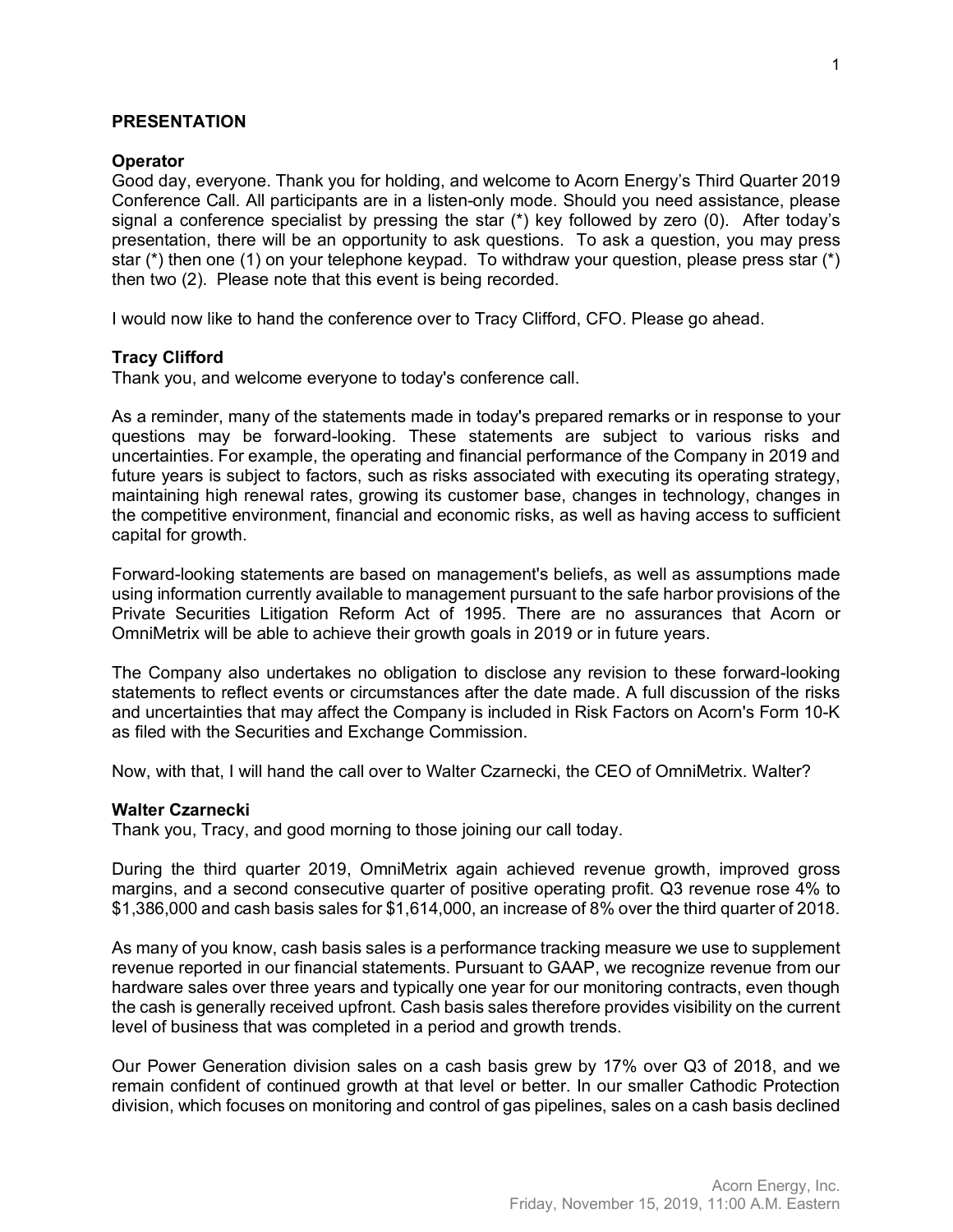by 37%, which we attribute to the impact of turnover in the division's sales staff. In Q3, we completed several new sales hires, which we believe have the potential to return our Cathodic Protection sales to historical and projected growth rates in coming quarters.

Despite the disruption in our CP sales team, we have built a solid pipeline of customer trials in Cathodic Protection. The new team members are making excellent progress as they have ramped in recent months, and we expect their growth and impact to continue. For example, we currently have four times the number of customer trials in progress than we had at this time last year.

Moving to our Power Generation division. Historically, our business has been favorably impacted by natural disasters that disrupt consumer power systems. The catastrophic fires in California represent the type of disruption that we believe could drive demand for standby generator purchases, along with our monitoring services. Historically, California has not been as strong generator market given its relatively mild weather and temperatures. We have seen a meaningful increase in demand for generators and generator monitoring, following extreme weather events in the U.S. and Caribbean. As a result, we expect that this unfortunate situation will spur demand in California and neighboring states, and we work to bolster our sales and marketing efforts to pursue these opportunities. I would add that this week, I am in Santa Clara, California, where we exhibited at the IoT Tech Expo. I spoke with several people this week who asked about generator monitoring for fire departments, municipalities, and other applications.

Moving to gross margins, our gross margin increased to 66.5% in Q3 from 62.2% in the prior year period. This margin improvement is primarily the result of actions we have taken over recent years to develop and deliver new, innovative hardware, and software products that offer both, enhanced functionality as well as more efficient lower cost designs. As part of our strategy of delivering higher value, higher margin next generation products, we continue to ship and install more of our Hero 2 Rectifier Monitors, and our AIRGuard industrial air compressor monitors. These products are meeting and exceeding customer expectations, and we continue to receive very favorable reviews of these products.

Regarding market adoption of IoT technology broadly, we continue to see growing awareness, appreciation and acceptance by industrial companies of the value and reduced costs that IoT solutions can provide, and a steady growth in companies that view IoT as a key priority.

To that end, last week, I presented an IoT case study of one of our pipeline monitoring clients at AT&T's annual showcase event, the AT&T Business Summit in Dallas. The case study I presented was of a pipeline monitoring client that had found a range of benefits from IoT-based monitoring and controls. In addition to meaningfully lower ongoing monitoring costs enabled by wireless connectivity, they also benefit from 24/7 monitoring of a broader array of factors as well as enhanced reporting capabilities.

I am happy to discuss any of these topics further in the question-and-answer section. I also encourage you to visit the blog section of the on the OmniMetrix website where my colleagues and I write on the IoT market, market adoption, real world applications and more on this subject. Navigate to www.OmniMetrix.net and click on the Blog section at the top of the screen. Please also engage with us on Twitter where we work to socialize news and customer case studies.

Now, I will turn the call over to our CFO, Tracy Clifford, to review financial highlights. Tracy?

**Tracy Clifford**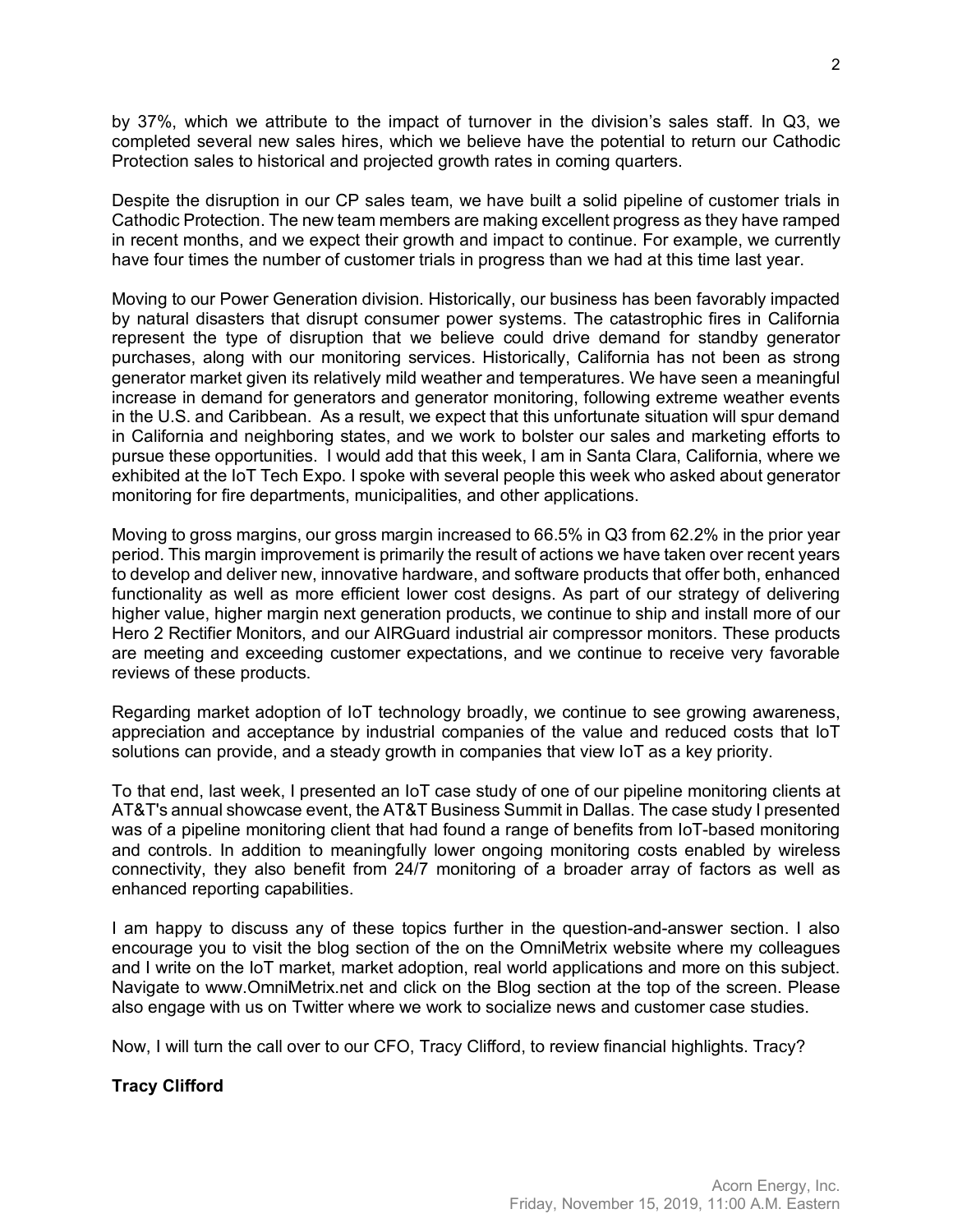Thanks, Walter. OmniMetrix revenue grew to \$1.4 million in Q3 2019, up from \$1.3 million in Q3 2018. Power Generation, our largest segment, grew by \$159,000 or 17% to \$1.1 million. This was partially offset by a 27% decline in revenue in our smaller Cathodic Protection or CP segment to \$296,000. The decline in the CP segment was primarily due to the turnover in the sales team in that area which resulted in as not being fully staffed in the period in this segment. Similarly, for the year-to-date period through September of 2019, revenue grew 8% in the aggregate, driven by a 16% or \$445,000 increase in Power Generation revenue, which was partially offset by a \$131,000 or 12% decline in revenue from the Cathodic Protection segment.

Higher margin, recurring monitoring services revenues grew 23% in 3Q 2019, while lower margin hardware revenue declined 70% compared to the prior year period. The increase in monitoring revenue was driven by a larger total number of units being monitored as a result of focused sales initiatives on the industrial and commercial markets. Overall, gross profit grew 11% to 922,000 in 3Q 2019, significantly exceeding the rate of revenue growth.

The increase in gross profit was attributable to increased revenue, increased margin on hardware sales, and a higher percentage of monitoring revenue as monitoring provides a higher margin than hardware sales. As a result, gross margin improved as previously mentioned to 66.5% in 3Q 2019 versus 62.2% in 3Q 2018. Total operating expenses of OmniMetrix, including R&D, were essentially flat at \$816,000 in 3Q 2019 compared to \$810,000 in 3Q 2018.

We expect we will have managed increases in operating costs going forward as we invest in the expansion of our sales teams and in our IT systems. With revenue and gross profit growing faster than expenses, OmniMetrix reported a solidly higher operating profit of \$106,000 in 3Q 2019 versus an operating profit of \$21,000 in 3Q 2018. Through the first nine months of 2019, OmniMetrix generated an operating profit of \$94,000 versus a loss of 112,000 in the prior year period.

With respect to Acorn's consolidated results, Acorn reduced its corporate G&A by 10% to \$227,000 in 3Q 2019 compared to \$251,000 in 3Q 2018, reflecting our efforts to reduce personnel costs, board fees and other public company costs over the prior year. As a result of growth in OmniMetrix and lower corporate overhead, Acorn's consolidated operating loss improved to \$121,000 in 3Q 2019 compared to a loss of \$230,000 in 3Q 2018.

Net loss attributable to Acorn's shareholders was \$121,000 or \$0.00 per share on a rounded basis in 3Q 2019 compared to net income of \$4,000 or \$0.00 per share in 3Q 2018, which included a gain of \$222,000 or \$0.01 per share related to the sale of our interest in DSIT in the 2018 period.

For the nine months ended September 30, 2019, net loss attributable to Acorn's shareholders improved to \$557,000 or \$0.02 per share versus a net loss of \$1.8 million or \$0.06 loss per share in the first nine months of 2018. The prior year period included a loss of \$607,000 or \$0.02 per share on the sale of Acorn's prior interest in DSIT.

Turning to cash flow on a consolidated basis, Acorn used cash of \$933,000 in operating activities during the first nine months of 2019 versus \$2.3 million used in the first nine months of 2018. Of this \$933,000, \$290,000 of that amount related to OmniMetrix operation and \$643,000 related to Acorn corporate expenses.

As of November 9, 2019, OmniMetrix had \$147,000 outstanding on its AR line. Also, as of November 9th on a consolidated basis, Acorn had cash and cash equivalents of approximately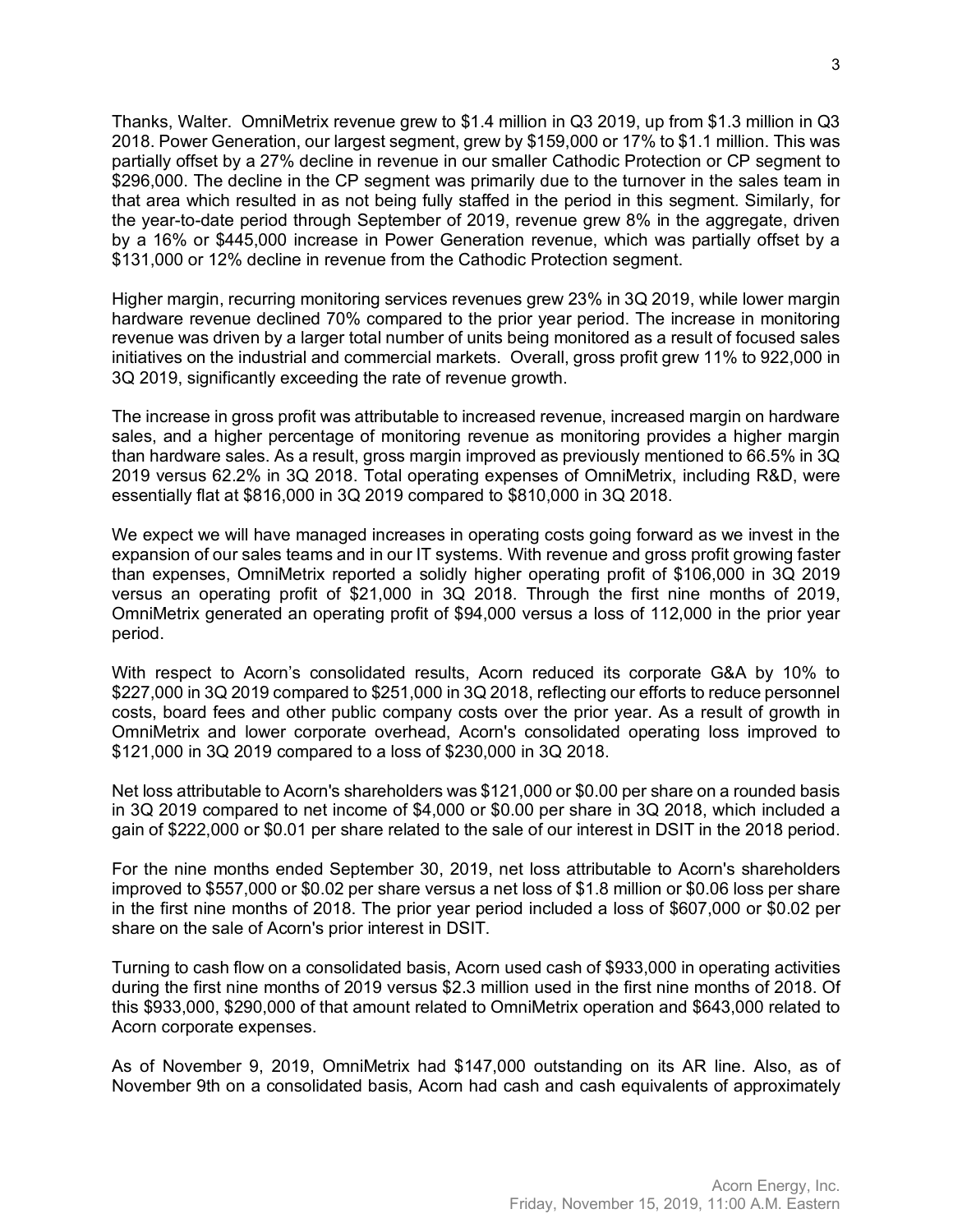\$1,333,000, excluding \$311,000 restricted cash held in a bank in Israel, which we expect to be released by your end.

That concludes my overview of the results. And I will now pass the call over to Jan Loeb, Acorn's CEO. Jan?

## **Jan Loeb**

Thank you, Tracy. On previous calls, we have discussed our rights offering, which closed at the end of Q2 with gross proceeds of \$2.4 million. As of July 1st, or the beginning of our third quarter, we repurchased a 90% stake OmniMetrix, bringing our ownership to 99%. We believe this purchase represents a very attractive and value-creating transaction for our shareholders, as was priced based on the value of the business back in 2015, plus accrued dividends, and it did not reflect the growth in operational progress we have made over the past four years. As Walter mentioned, OmniMetrix has turned the corner from operating losses to operating profits, and now Acorn owns 99% of that business.

With greater ownership, it makes even more sense to invest in OmniMetrix's growth and success. Walter touched on the fact that we are investing in product development and sales resources, and we will continue to do so in order to support profitable growth opportunities. We are also considering tuck-in acquisitions that would spur our growth and profitability. I know that I have mentioned acquisitions before, but in the past, we were looking at perhaps a transformational deal. Now, we are focused on small opportunities that could fit easily into the OmniMetrix business.

Given our solid cash position, improving profitability metrics, and financial discipline, we can afford to be patient in seeking the right fit. We will do a deal if and when there is a good opportunity that benefits shareholders. Keep in mind that we have a large NOL to shelter us from future taxes. So, accelerating our path to profitability and accessing this tax shield would be beneficial to the company and our shareholders.

First, we have to cover our costs, including corporate costs, and as you can see in our Q3 results, we are getting closer, but are not quite there yet, but our goal is to reach consolidated breakeven sometime next year and we feel we have financial resources available to do so. So, far in 2019, we have formed below our annual growth goal at OmniMetrix, and as Walter mentioned, some of that is related to turnover in our sales team, which was not fully staffed for part of the year. We filled two positions and expect to add more resources to the sales team over the next few months.

We feel these investments in sales as well as continued investments in product development will help us return to our 20% top-line growth goal. Beyond plans to expand sales efforts, we continue to manage our expenses prudently. As you can see in our Q3 results, we have reduced our consolidated net operating loss by about 50% in the past year while continuing to grow the company. We feel that continued top and bottom line improvements are the path to building shareholder value and the OmniMetrix business with its growth, high margins and recurring revenue model provides a vehicle for building such value.

We thank you for your support in this journey, and with that, I will turn the call back to the operator, so we can take your questions. Operator?

## **QUESTIONS AND ANSWERS**

**Operator**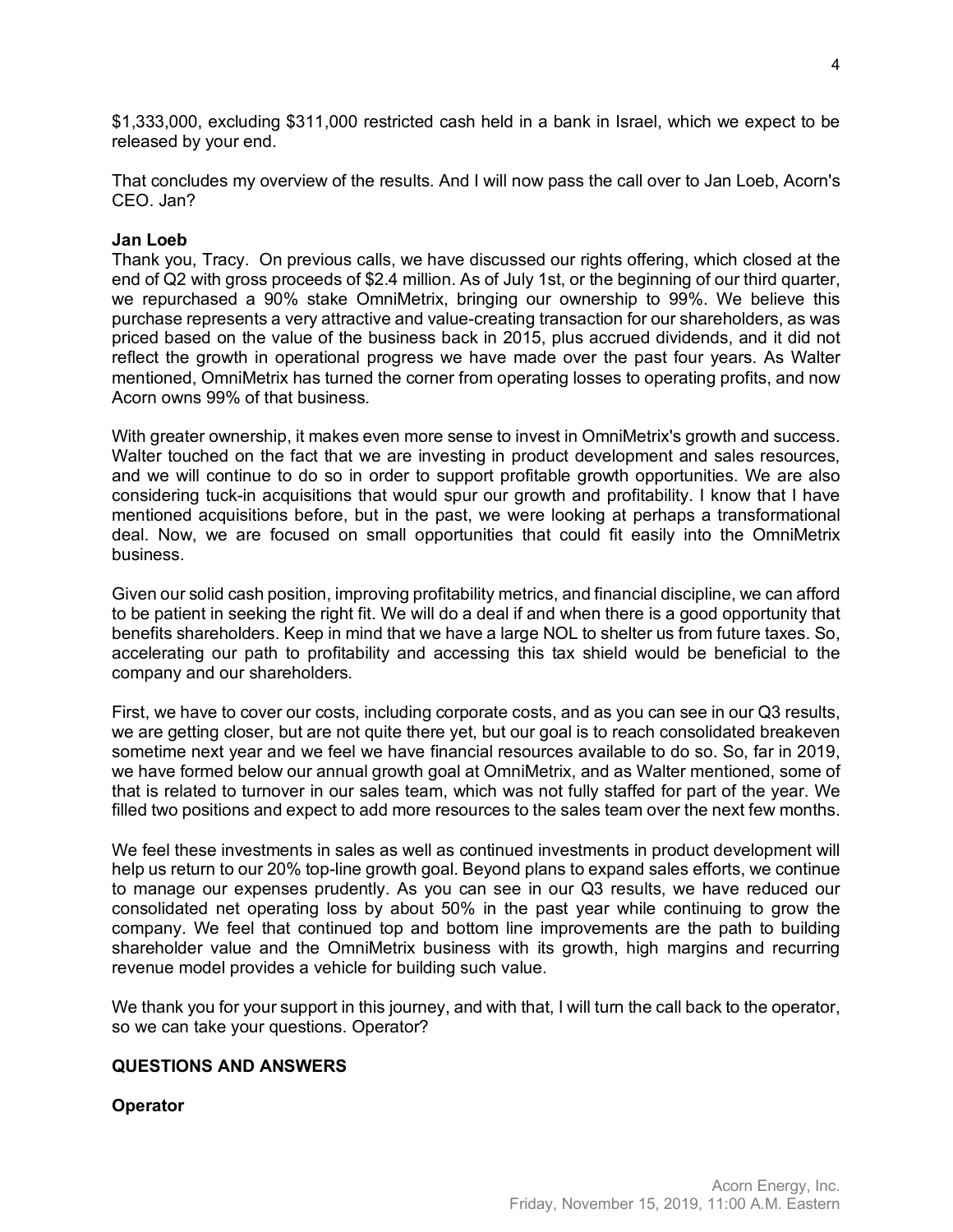Yes. We will now begin the question-answer-session. To ask a question, you may press star (\*) then one (1) on your touchtone phone. If you are using a speakerphone, please pick up your handset before pressing the keys. To withdraw your question, please press star (\*) then two (2).

Again, if you have a question, please press star (\*) then one (1). Our first question will be from Richard Sosa, an investor.

## **Richard Sosa**

Hello. I just had a couple of questions. You somewhat mentioned this in the release. So, the corporate expense you do plan over the next few quarters to stick around the \$230,000 range, like this quarter. Is that correct?

## **Jan Loeb**

Yes. I think that is rough range.

## **Richard Sosa**

Okay. And then, maybe this question is for Walter or Jan, whichever feel more comfortable. So, on the four times more customer trials in the CP segment, is the third quarter usually the quarter that has the most trials per se or is it four times off the peak base or is third usually light on customer trials?

## **Walter Czarnecki**

Good morning Richard. It is Walter. In terms of trials, we see trials happening throughout the year. So, while we have seen seasonality in the CP business, typically in the second half of the year, with respect to purchases, trials we see throughout the year.

#### **Richard Sosa**

Okay, and on the AT&T conference, was there a time one of those standing room only, and was there a lot of good questions and potential customers? Did you mean anyone that could be a good fit going forward for that particular segment?

#### **Walter Czarnecki**

It was a great event from the perspective of raising awareness, not only of the OmniMetrix brand, but also of remote monitoring and IoT in general. As you have heard me say in recent and previous calls, our biggest competitive threat is not so much our other competitors out there, it is really general awareness of customers. Too many companies still do not know about remote monitoring, still do not know about IoT, and so, the business summit last week, as well as the IoT Expo this week are both good vehicles to get our name out there and raise awareness.

In addition to the panel that I spoke on at the AT&T business summit, they recorded that, and we did several interviews just with myself and for OmniMetrix, and so, we expect to see that in 2020 packaged into a good bit of content and social media from AT&T. So, we look forward to spreading that content as well, next year.

#### **Richard Sosa**

Okay, my last question is just on the CP segment again. Obviously, it has been a rough year for that segment, but do you feel confident that you would be able to get back to historical 30% to 40% growth rate in that segment for 2020?

## **Walter Czarnecki**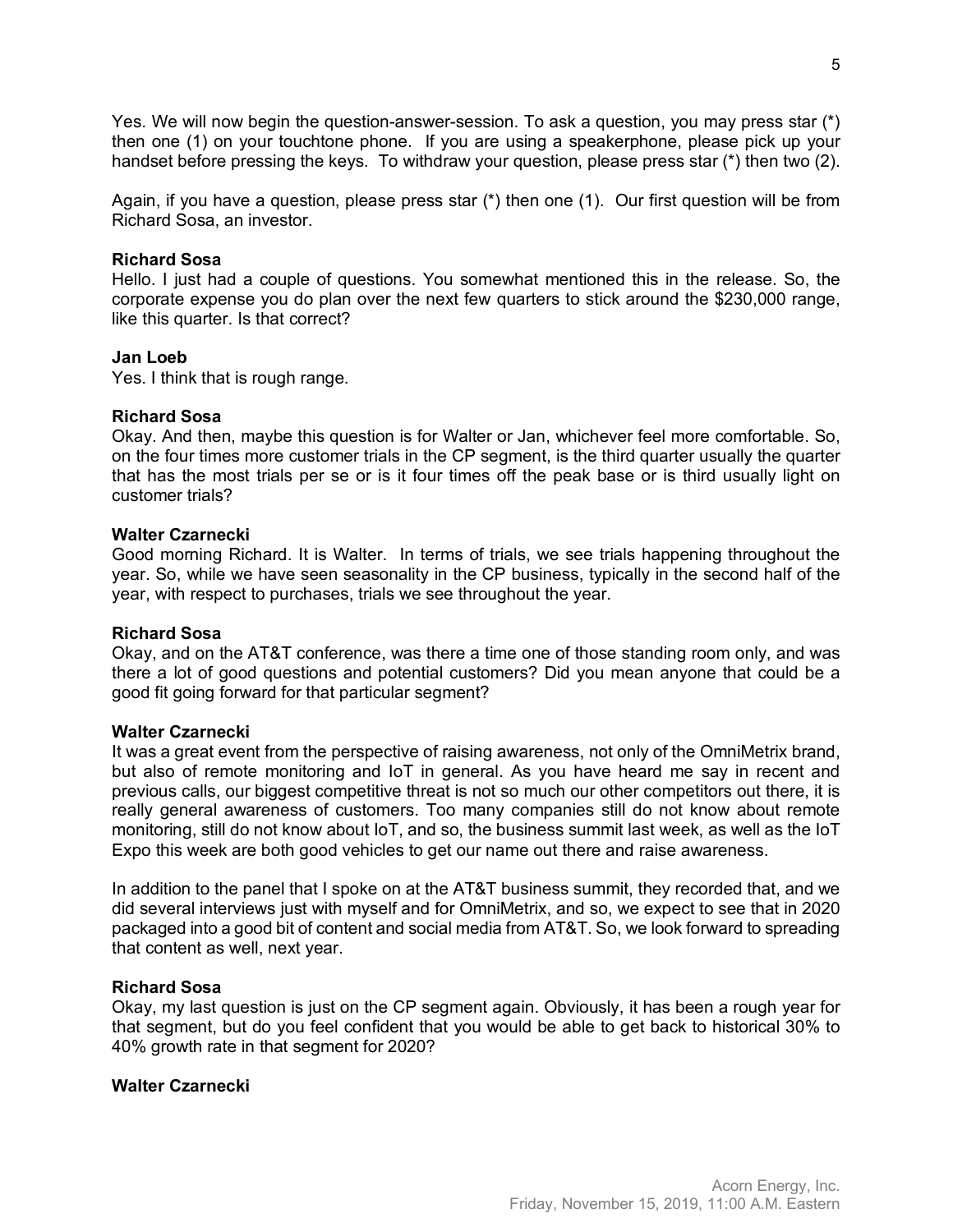We certainly feel we can improve from where we are and get back to historical growth rates. The major disruption has been, as we mentioned, the turnover in sales staff. The two folks that we have hired are doing great work, they are both very familiar with the field, they are young, they are hungry, they are professional, and as you have seen from the trials, they have already put in some great performance so far, and we are expecting more from them.

From a product and experience perspective, customers are still very happy, and we are continuing to build on that good reputation that we have in the market.

## **Richard Sosa**

Okay, and then just, I am sorry, one more and I will get back in the queue. Just on the PG segment in California. Do you guys do any business there today and do you expect that-you mentioned, it was kind of a slow, not a huge market for generators, but I did notice on the Generac call, they talked a lot about it. Do you have customers there today and do you expect there to be continuing awareness in growth in that state and neighboring states?

## **Walter Czarnecki**

We have been doing work here for a few years. It has been marginal, given the distance from our office in Georgia, and if you look at customer base, it generates from there and extends further out. So, on the other side of the country, it is more marginal than we would want. We see certainly the growth and activity of the generator OEMs as a key demand factor for us. So, the fact that Generac has been so busy here in recent weeks and months is a good sign for us, and many of the folks who I spoke with at the expo this week are focused on just getting generators in first, and that is what we have seen in the past in Florida and Puerto Rico and other places where the first wave is we need to get the generators in; and then, the second wave is, how are we going to monitor them, how are we going to capture data about them? So, that is what we are expecting in California as well.

# **Richard Sosa**

Okay. Thank you.

# **Operator**

Our next question comes from Dan August, a private investor.

## **Dan August**

Yes. Could you elaborate a little bit more on the loss of the sales force, the departures of those salespeople? What drove them to leave the company? Why are you so confident that you are going to be able to replace them? And it seems like it was a big factor, but really do not know any of the circumstances leading up to that. I appreciate some explanation.

## **Walter Czarnecki**

Sure. Good morning Dan. It is Walter. I would say first of all, the departure of two of the salespeople that have left were solely based on my decision, and that was driven by the desire to upgrade the performance of that sales team. We have already replaced both of them, and as we have mentioned, very happy with both of the two newcomers who are already well underway of bringing in customers and new business.

## **Dan August**

Great, thanks. Thanks very much.

## **Operator**